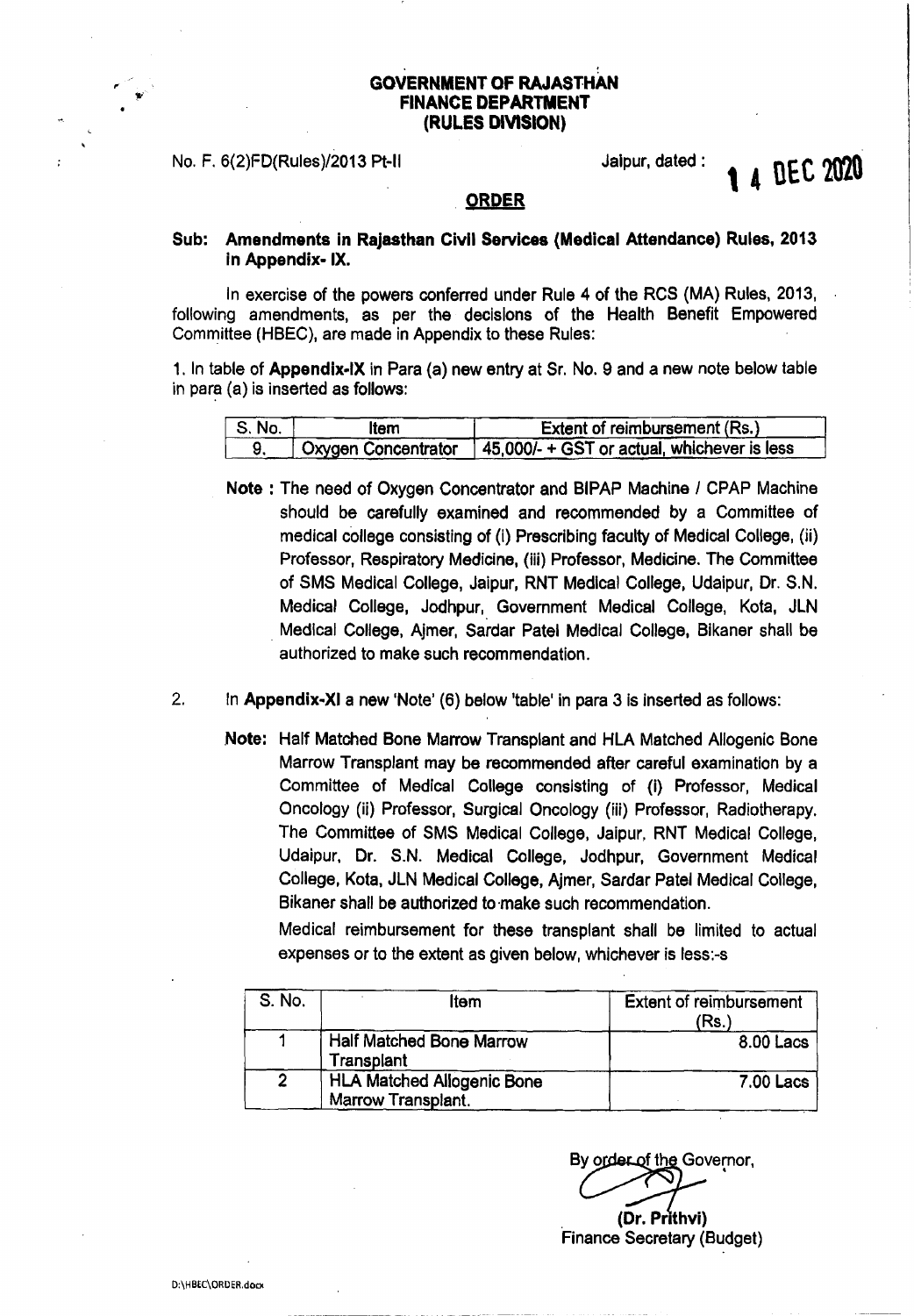#### Copy forwarded to -

- Secretary to Hon'ble Governor.  $\mathbf 1$ .
- 
- $\mathbf{R}$
- Secretary to Hon'ble Chief Minister.<br>
All Special Assistants / Private Secretaries to Ministers / State Ministers.<br>
All Additional Chief Secretaries/ Principal Secretaries/Secretaries/Special  $\overline{\mathbf{4}}$ **Secretaries to the Government.**
- D.S. to Chief Secretary.  $\mathbf{R}$
- 
- Disclosed Accountant General Rajasthan, (A & E) Jaipur.<br>Principal Secretary, State Enterprise Department, BPE, Rajasthan for  $\overline{r}$ necessary action
- 8. All Heads of the Departments.
- Director, Treasuries & Accounts, Rajasthan, Jaipur with 100 spare copies for  $\overline{\mathbf{Q}}$ Sending to all Sub-Treasury Officers.<br>Sending to all Sub-Treasury Officers.<br>Director, Pension & Pensioners' Welfare Department, Rajasthan, Jaipur.
- 10.
- $11$ Deputy Director (Statistics), Chief Ministers' Office.
- $12<sub>1</sub>$ All Treasury Officer  $13.$
- All Sections of the Secretariat.  $14.$
- Administrative Reforms (Gr.7).
- Vidhi Rachana Sanghthan, for Hindi translation.  $15.$ 16. Technical Director, Finance Department (Computer Cell).

#### Copy also forwarded to -

- Secretary, Rajasthan Legislative Assembly, Jaipur with 20 extra copies for<br>Subordinate Legislative Committees.
- Subdivision and Legislative Constitutions.<br>2. Registrar General, Rajasthan High Court, Jodhpur / Jaipur.<br>3. Secretary, Rajasthan Public Service Commission, Ajmer.
- 
- Secretary, Lokayukta Sachivalaya, Rajasthan, Jaipur

 $4v<sup>1</sup>$  $(8.2.8hahid)$ Joint Becretary to the Government

(RSR-50 / 2020)



# **JODHPUR VIDYUT VITRAN NIGAM LTD.**

Corporate Identity Number (CIN) -U40109RJ2000SGC016483 Regd. Office: New Power House, Jodhpur-342003 Phone No: 0291-2742232 : Fax No: 0291-5106031 Email:caobriu@gmail.com Web site: energy.rajasthan.gov.in/jdvvnl

No. F.1 ()/Jd.VVNL /Ju. /CAO (B&R)/AO (Control) /S.Estt. /D.: §89 Dt. 3/2/2/

Copy submitted/forwarded to the following for information and circulation in various offices under their jurisdiction and control:-

- 1. The Secretary (Admn.), JDVVNL. Jodhpur.
- 2. The Company Secretary, JdVVNL, Jodhpur.
- 3. The Chief Engineer( ), JdVVNL,................
- 4. The Addl . Chief Engineer (
- 5. The Chief Accounts Officer ( ), JdVVNL, ...........
- 6. The Addl. Superintendent of Police (Vig.), JdVVNL, Jodhpur.